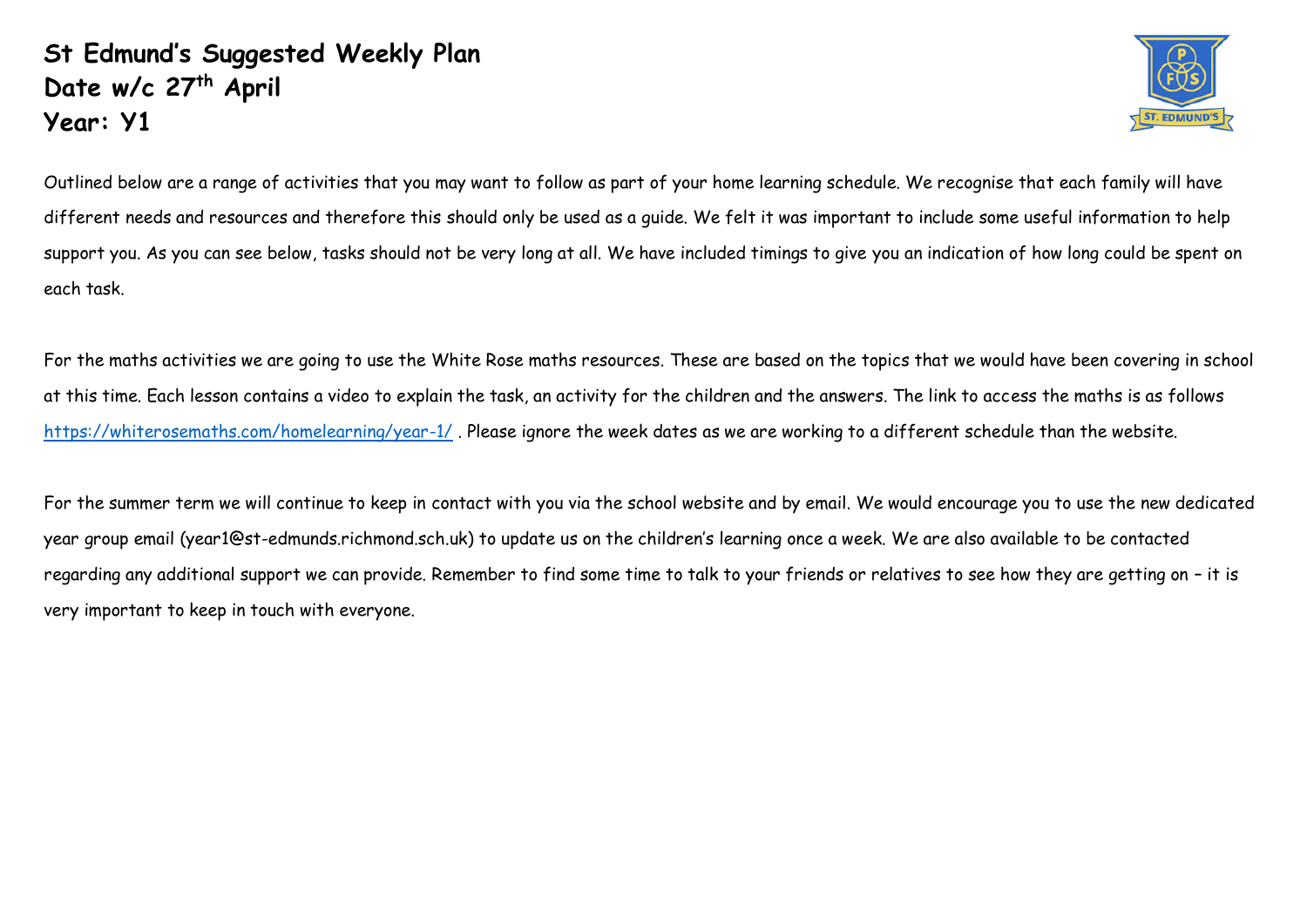|            | Day 1                                                                                                        | Day 2                                                                                                                                                                                                                                                                                  | Day 3                                                                                                                                                                            | Day 4                                                                            | Day 5                                                                                                                                                                                                                                          |  |
|------------|--------------------------------------------------------------------------------------------------------------|----------------------------------------------------------------------------------------------------------------------------------------------------------------------------------------------------------------------------------------------------------------------------------------|----------------------------------------------------------------------------------------------------------------------------------------------------------------------------------|----------------------------------------------------------------------------------|------------------------------------------------------------------------------------------------------------------------------------------------------------------------------------------------------------------------------------------------|--|
|            | Have you washed, dressed yourself, brushed your hair, made your bed and brushed your teeth today?            |                                                                                                                                                                                                                                                                                        |                                                                                                                                                                                  |                                                                                  |                                                                                                                                                                                                                                                |  |
| 30<br>mins | PE - Joe Wicks                                                                                               | PE - Your own activity                                                                                                                                                                                                                                                                 | PE - Star Jumps & Squats                                                                                                                                                         | PE - Joe Wicks                                                                   | PE - Your own activity                                                                                                                                                                                                                         |  |
|            | Handwriting/Spelling<br>Ask your adult to test you                                                           | Phonics - aw, au, or<br>Find 3 things in your house                                                                                                                                                                                                                                    | Handwriting/Spelling<br>Watch the letter formation                                                                                                                               | Handwriting/spelling<br>Play the Education City games                            | Phonics - ea, ee, ey,<br>e-e, ie                                                                                                                                                                                                               |  |
| 15<br>mins | on last week's words -<br>off asked saw make an                                                              | which have the aw grapheme in<br>them (draw), 3 things that<br>have the au grapheme in them<br>(haunted) and 3 things that<br>have the or grapheme in them<br>(fork). Write them down in<br>your Phonics Detective Book.<br>Don't forget to use your Fred<br>fingers & your sound mat! | powerpoint and use the<br>letter formation rhymes<br>(both found on the website)<br>to practise these letters<br>a, d, e, h, i, k, n, o, r, s, u<br>Write a line of each letter. | 'Daily Dunk' and 'Slam Dunk'<br>Keep using your Fred fingers &<br>your sound mat | Find 3 things in your house which<br>have the ea grapheme in them<br>(tea), 3 things that have the ee<br>grapheme in them (leek), 3 things<br>that have the ey grapheme in<br>them (monkey), 3 things that<br>have the $e$ -e grapheme in them |  |
|            | How did you do?<br>This week's words are:<br>Monday Tuesday                                                  |                                                                                                                                                                                                                                                                                        |                                                                                                                                                                                  |                                                                                  |                                                                                                                                                                                                                                                |  |
|            | <b>Wednesday Thursday</b><br>Friday Saturday Sunday<br>Talk to your adult about<br>each one - Are any of     |                                                                                                                                                                                                                                                                                        | Now practise your<br>handwriting by writing out<br>your weekly spellings.                                                                                                        |                                                                                  | (even) and 3 things that have the<br>ie grapheme in them (chief).<br>Write them down in your Phonics<br>Detective Book.                                                                                                                        |  |
|            | them red words? If so<br>which are the tricky<br>parts?<br>$\mathbf{H} = \mathbf{H}$<br><b>The Community</b> |                                                                                                                                                                                                                                                                                        | Remember to take your time and<br>begin every letter on the line.                                                                                                                |                                                                                  | Don't forget to use your Fred<br>fingers & your sound mat!                                                                                                                                                                                     |  |

Have a well-deserved break - we always have a fruit or vegetable and a drink of water - Ask your adult how you can help them.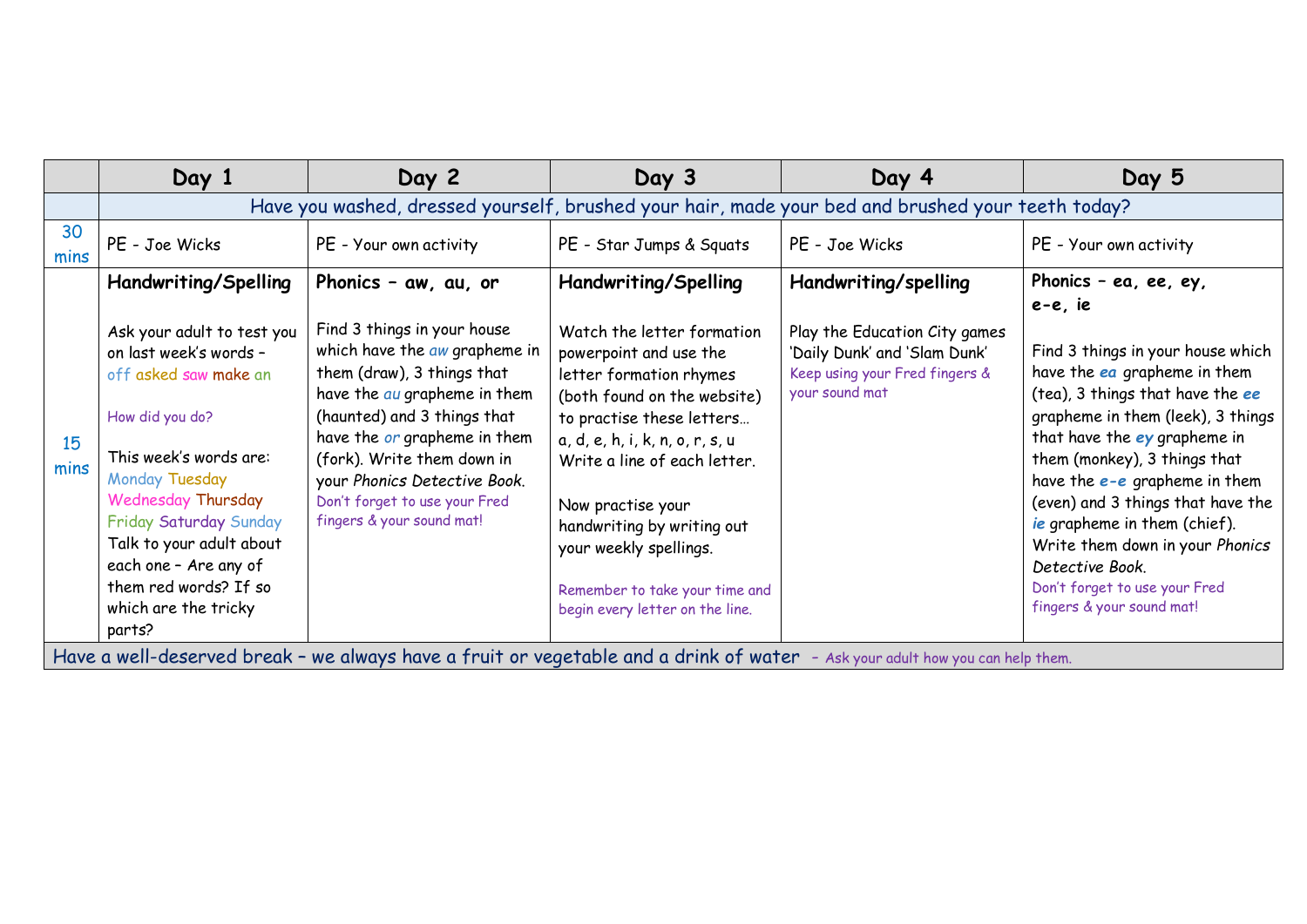| $20 -$<br>30<br>mins                                                                                                                                        | English - Information<br>Leaflet about a<br>famous explorer - Neil<br>Armstrong<br>https://www.bbc.co.uk/<br>bitesize/topics/zhpchb<br>k/articles/z4w3mfr<br>Use the link above to<br>find out about Neil<br>Armstrong. Create your<br>front cover of your | English - Information<br>Leaflet about a famous<br>explorer - Neil Armstrong<br>https://www.youtube.com/w<br>atch?v=Cvu74fDXrO0<br>Watch the above clip to<br>find out about Neil<br>Armstrong's early life.<br>When you have done this,<br>put your facts into<br>sentences and say them out | English - Information<br>Leaflet about a famous<br>explorer - Neil<br>Armstrong<br>https://www.youtube.com/<br>watch?v=eIYi-Zi-3oc<br>Use the above clip to find<br>out why Neil Armstrong is<br>famous. When you have<br>done this, put your facts<br>into sentences and say | English - Information<br>Leaflet about a famous<br>explorer - Neil Armstrong<br>Use the clips from earlier<br>this week to find out some<br>facts about Neil<br>Armstrong's journey to the<br>moon. When you have done<br>this, put your facts into<br>sentences and say them out<br>loud to your adult. Now you | English - Information<br>Leaflet about a famous<br>explorer - Neil Armstrong<br>Think about all of the facts<br>you have learnt about Neil<br>Armstrong. How has he made<br>our lives better? What have<br>we learnt from his<br>exploration? Put your ideas<br>into sentences by telling your<br>adult out loud and now you are |  |
|-------------------------------------------------------------------------------------------------------------------------------------------------------------|------------------------------------------------------------------------------------------------------------------------------------------------------------------------------------------------------------------------------------------------------------|-----------------------------------------------------------------------------------------------------------------------------------------------------------------------------------------------------------------------------------------------------------------------------------------------|-------------------------------------------------------------------------------------------------------------------------------------------------------------------------------------------------------------------------------------------------------------------------------|------------------------------------------------------------------------------------------------------------------------------------------------------------------------------------------------------------------------------------------------------------------------------------------------------------------|----------------------------------------------------------------------------------------------------------------------------------------------------------------------------------------------------------------------------------------------------------------------------------------------------------------------------------|--|
|                                                                                                                                                             | information leaflet.<br>Remember to colour in<br>neatly.                                                                                                                                                                                                   | loud to your adult. Now you<br>are ready to write up your<br>sentences.<br>Once you are done writing<br>draw a picture to show what<br>you have written.<br>Can you include the word 'and'?                                                                                                   | them out loud to your<br>adult. Now you are ready<br>to write up your<br>sentences.<br>Once you are done writing<br>draw a picture to show<br>what you have written.<br>Can you include the word<br>'because'?                                                                | are ready to write up your<br>sentences.<br>Once you are done writing<br>draw a picture to show what<br>you have written.<br>Remember to begin sentences<br>with capital letters and end them<br>with full stops.                                                                                                | ready to write up your<br>sentences.<br>Remember that we always love to see<br>your best handwriting - every letter<br>must begin on the line!                                                                                                                                                                                   |  |
| 15<br>mins                                                                                                                                                  | Reading<br>Read a book from the<br>Oxford Owl website.                                                                                                                                                                                                     | Reading<br>Read 5 more real words and 5<br>more Alien words from your<br>pack. Remember to sound button<br>/ dot and dash them.                                                                                                                                                               | Reading<br>Read a book you have at<br>home with your adult.<br>Look out for the digraphs &<br>trigraphs!                                                                                                                                                                      | Reading<br>Read a book that you have at<br>home to your bother/ sister/<br>pet or favourite toy.                                                                                                                                                                                                                 | Reading<br>Read a book from the Oxford<br>Owl website.                                                                                                                                                                                                                                                                           |  |
| Time to play - avoid devices and go outside, if you can - You are always helpful in class and tidy up after yourselves, please continue to do this at home. |                                                                                                                                                                                                                                                            |                                                                                                                                                                                                                                                                                               |                                                                                                                                                                                                                                                                               |                                                                                                                                                                                                                                                                                                                  |                                                                                                                                                                                                                                                                                                                                  |  |
| 20<br>mins                                                                                                                                                  | <b>Maths - White Rose</b><br>Remember to ignore<br>dates<br>Summer Term<br>Week 1 (w/c $20th$ April)<br>Lesson 1 - Make Doubles<br>Watch the video and<br>1)                                                                                               | Maths - White Rose<br>Remember to ignore dates<br>Summer Term<br>Week 1 (w/c $20th$ April)<br>Lesson 1 - Make Equal<br>Groups (Grouping)                                                                                                                                                      | Maths - White Rose<br>Remember to ignore dates<br>Summer Term<br>Week 1 (w/c 20 <sup>th</sup> April)<br>Lesson 1 - Make Equal<br>Groups (Sharing)                                                                                                                             | Maths - White Rose<br>Remember to ignore dates<br>Summer Term<br>Week 1 (w/c $20th$ April)<br>Lesson $1$ - Find a half $(1)$                                                                                                                                                                                     | Maths - Measuring - Length<br>Discuss key words: long,<br>longer, longest, short,<br>shorter, shortest, tall, taller,<br>tallest. Sing the song<br>https://www.youtube.com/wat<br>ch?v=X_97AO2SkGU Then                                                                                                                          |  |
|                                                                                                                                                             | complete questions<br>(have a piece of paper,                                                                                                                                                                                                              | Watch the video and<br>1)<br>complete questions (have a                                                                                                                                                                                                                                       | Watch the video and<br>1)<br>complete questions (have                                                                                                                                                                                                                         | Watch the video and<br>1)<br>complete questions (have a                                                                                                                                                                                                                                                          | choose a book at home. Find 3<br>items that are longer than the                                                                                                                                                                                                                                                                  |  |